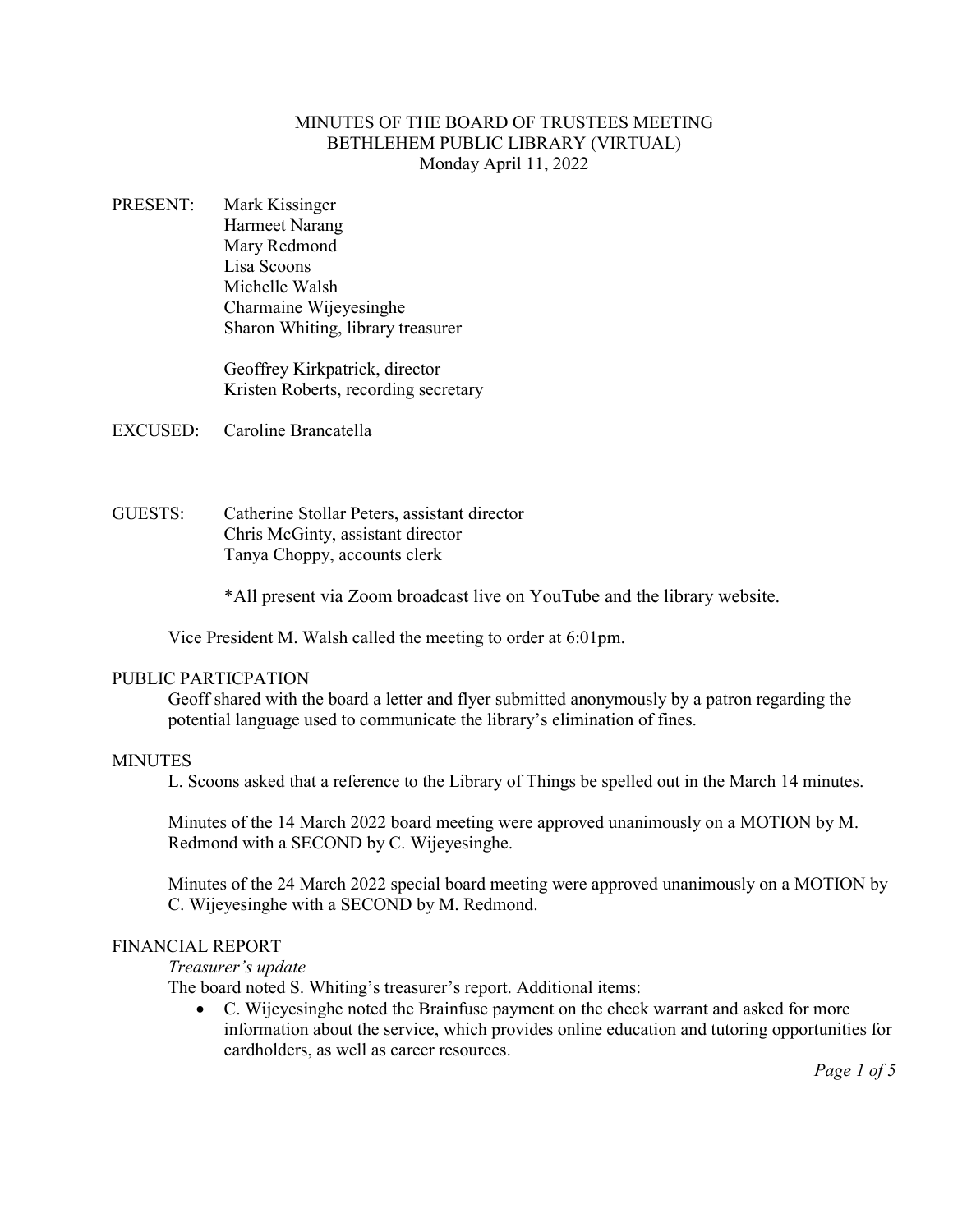• S. Whiting discussed her recommendation that the board of trustees authorize the purchase of \$1 million in a six-month T-Bill that would that would bring in \$10,000 once it matures. The T-Bill will tie up \$990,000 of the library's surplus for the duration of the six months, but would leave approximately \$1.8 million for operating expenses for April through September, along with a surplus remainder of \$1.2 million. M. Redmond said that as a finance committee member, she was in favor of the investment. She said that it was a good first step, and if the library continued in that direction, they might consider laddering some of the T-Bill investments in terms of when they would mature. T. Choppy noted that it also provides an opportunity for financial diversification, which is something the comptroller looks at favorably. M. Walsh asked that the board remain mindful of when they might need access to the money in the fund balance for any upcoming projects. S. Whiting said she would be watching that timeframe closely in order to advise what a next step should be. In response to board questions, G. Kirkpatrick noted that a typical fund balance when there isn't a construction project on the horizon is closer to 50% of the budget. S. Whiting said purchasing the T-Bill is relatively easy and carries a small transaction fee. This type of investment is backed by the U.S. government.

On a MOTION by C. Wijeyesinghe with a SECOND by M. Redmond, the board unanimously agreed to authorize the purchase of a \$1 million 6-month T-Bill using money from the library's fund balance.

On a MOTION by M. Redmond with a SECOND by C. Wijeyesinghe, the board unanimously approved the Financial Statement dated 31 March 2022 (Checks disbursed in March 2022 based on pre-approval \$59,262.10; Checks disbursed in March 2022 relating to payroll \$182,650.29; Checks being submitted for approval \$69,410.62; CapProject Fund/Hand-Drawn Checks \$0; Total: \$311,323.01).

#### PERSONNEL REPORT

G. Kirkpatrick said the library was seeking to fill two part-time clerk positions to maintain circulation desk coverage. M. Redmond asked if the board was actively seeking to fill the previously approved library clerk positions. G. Kirkpatrick said that the ones related to collection maintenance and public services were being filled as needed as those duties ramp up. The library is interviewing for the Librarian II position.

On a MOTION by M. Redmond with a SECOND by L. Scoons, the board unanimously approved new hires for the following vacancies:

- Library Clerk, part-time, permanent, 11.67 hours/week, \$14.17/hour
- Library Clerk, part-time, permanent, 11.67 hours/week, \$14.17/hour

#### DIRECTOR'S REPORT

The board noted the director's report. Additional items:

- G. Kirkpatrick noted that despite the uptick in area COVID cases, library staff have still been able to provide services in a safe way. He noted that the home test kits have helped the staff self-monitor any potential exposures. At this time, there are ample tests for both staff and the public.
- The library is planning a "Then and Now" photo display to celebrate the  $50<sup>th</sup>$  anniversary of the library building this summer. L. Scoons said she expects that to be a popular promotion on social media.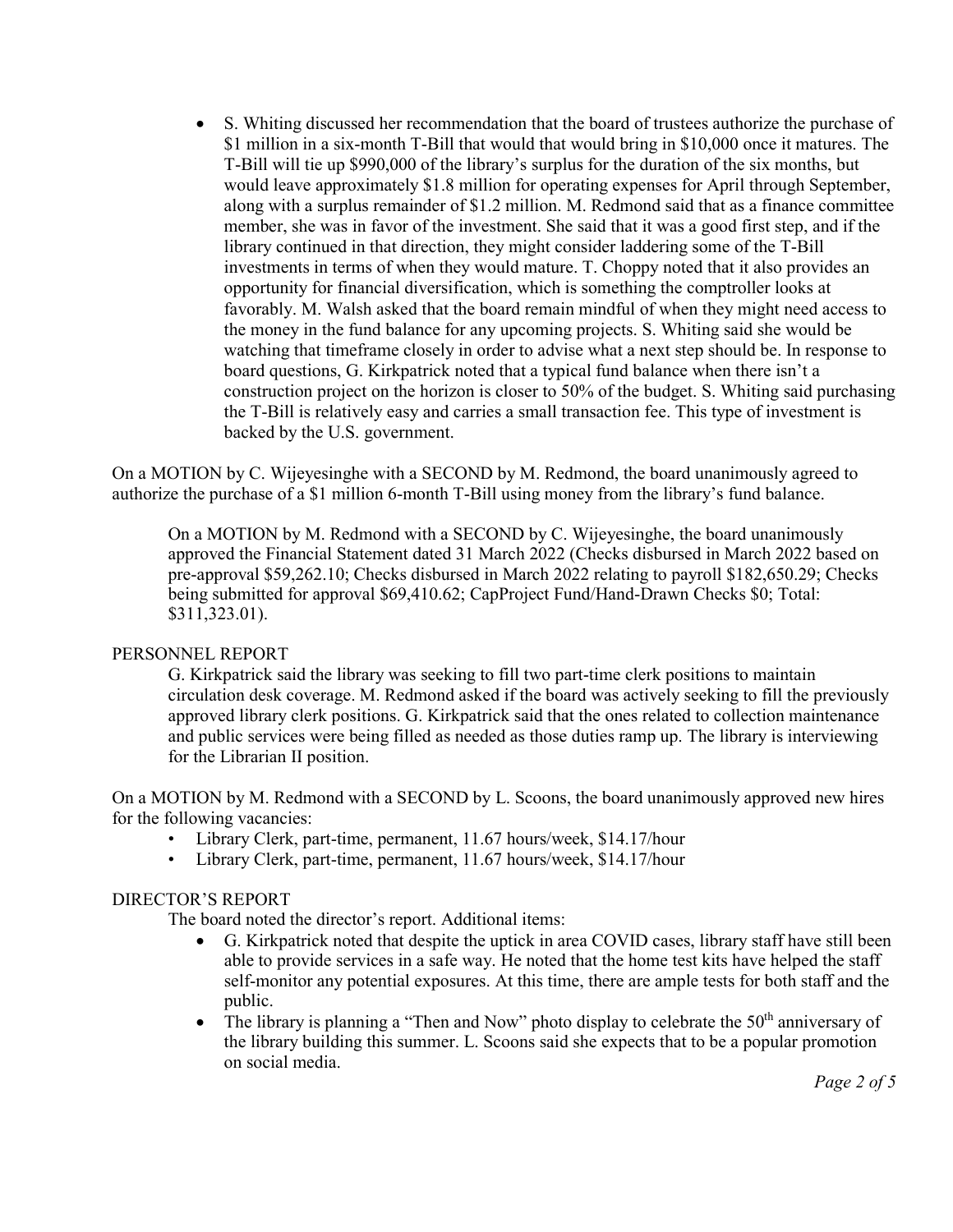- The contract with the Library Speakers Consortium will make available 2-3 virtual author talks per month for Bethlehem cardholders. G. Kirkpatrick said that while virtual programs are not everyone's cup of tea, the pandemic exposed that they are a viable option. The success of this subscription will be evaluated at the end of the contract.
- In the past month, the library has been looking less like a transaction-only space with foot traffic increasing and in-person programs bringing people in to the library to gather.
- The Friends book sale fundraiser in May has scheduled some musical performers for the outdoor event.
- Circulation is getting very close to pre-pandemic levels.
- Electric costs continue to be high, but not as high as last month.
- L. Scoons asked if some of the technology programs could be offered in the evening or recorded so that they can be watched by people who aren't able to attend daytime meetings.
- C. Wijeyesinghe asked if there was a cost to expanding the library WiFi in town. G. Kirkpatrick said that, depending on where it is, there can be significant costs associated with it. He continues to pursue grant options and member items for potential funding. C. Wijeyesinghe asked if there a possibility for another agency to share in the funding. L. Scoons said the board has discussed this on previous occasions and feel that it isn't the library's responsibility to do all of the work.

## UHLS REPORT

L. Scoons reported that library aid in the state budget is up \$5.5 million this year and construction aid is at \$34 million. She said the library should be considering what projects they might be able to submit.

She said the UHLS board has begun the racial equity training, and it has been enlightening and worthwhile.

# NEW BUSINESS

#### *Personnel committee report/Director evaluation process*

C. Wijeyesinghe said the personnel committee of herself, M. Kissinger and G. Kirkpatrick is presenting a pair of timelines to the board: one to review the materials and the other to lay out the review process. She said the goal is to conduct a director's review annually – with the first one completed by January 2023. The proposed process would include a section for goals developed by the director and expanded questions regarding the director's communication and relationship with the board. C. Wijeyesinghe asked the board to review the timelines and evaluation materials with the goal of finalizing them and adopting them by May 31.

#### *Chairs*

G. Kirkpatrick presented the board with a state contract quote for 30 new chairs for patron use. The price for the chairs, which would match the fabric of the existing chairs, has increased dramatically. These upholstered wooden chairs have slowly been replacing the solid wooden chairs that are not popular with most of the public. He noted that with the increase in foot traffic at the library, there is a growing need for more seating. Another option would be to bring out some of the solid wooden chairs once again. The board asked G. Kirkpatrick if he could look into possibly less expensive options in neutral colors and styles. In the meantime, the library would bring out some of the older wooden chairs to increase seating.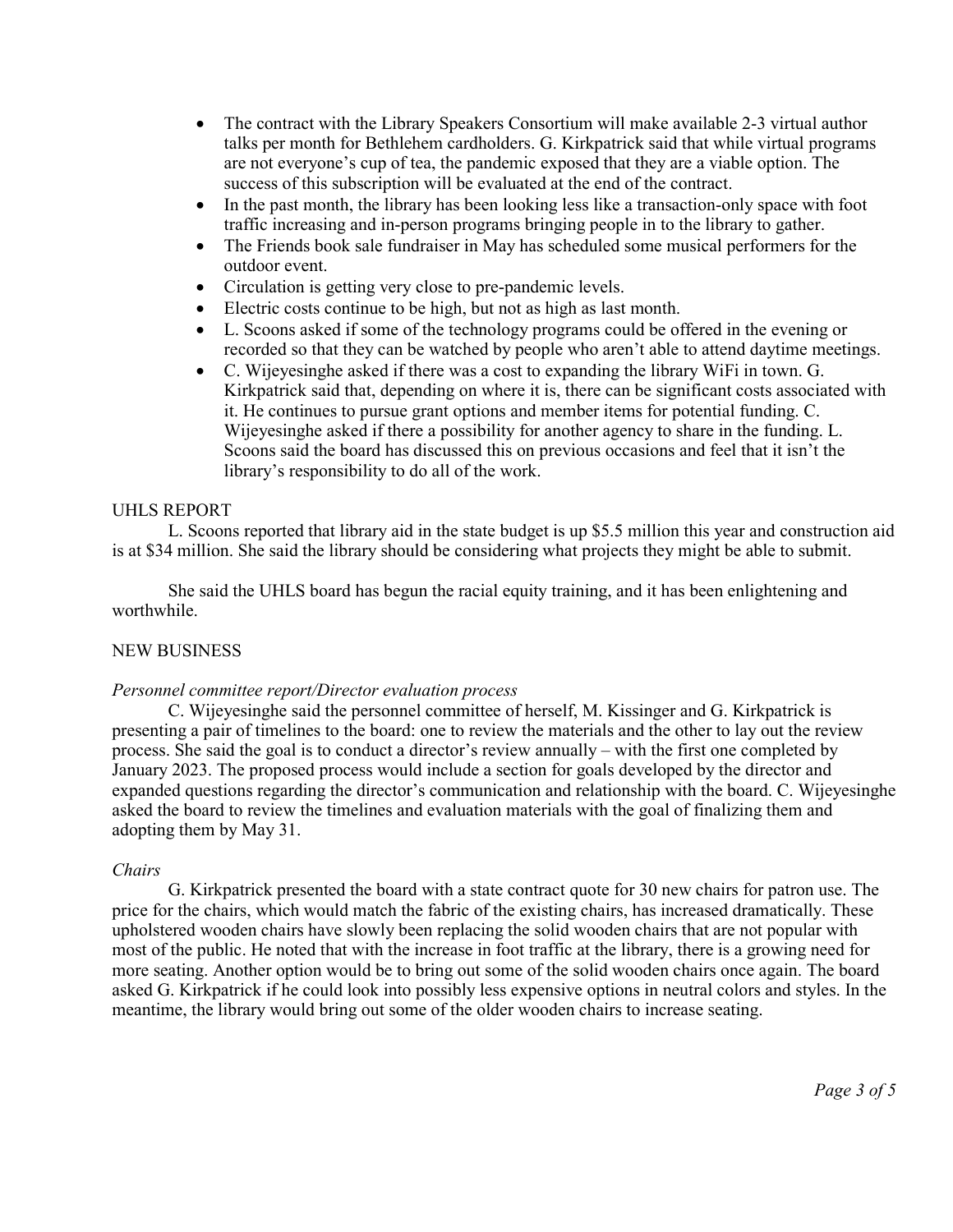## *Naming rights – Makerspace*

Bethlehem resident Joe Storch, whose family funds the Krakower-Storch Family Technology Fund, spoke recently to G. Kirkpatrick and said he was interested in continuing that level of giving. An interest was expressed in naming rights for the Studio Makerspace. G. Kirkpatrick asked the board to consider if that was something they were interested in doing for the community spaces and what the level of giving might be to qualify for naming rights. Board members said they wanted a little time to think about how they felt about it. C. Wijeyesinghe asked if it could be put under old business on future agendas.

# OLD BUSINESS

## *Borrowing policy*

C. Wijeyesinghe clarified that the language referring to patrons should be standardized in the final version of the policy. The board agreed that the preferred term would be "patron." G. Kirkpatrick noted that in addition to information about fine-free rules, the updated policy changed the threshold at which point a cardholder would be blocked from borrowing from \$5 to \$10 in fines. There was also additional clarification about electronic materials and how they do not accrue fines.

On a MOTION by H. Narang with a SECOND by C. Wijeyesinghe, the board unanimously approved the recommended updates to the library's borrowing policy, which will go into effect July 1, 2022.

## *Building committee update/Report/Next steps*

The committee has met with three architects and have been impressed with all of them. The next step is to meet as a committee and narrow down the options.

## *Fines committee/existing overdue fines discussion*

The board continued their discussion about whether or not to waive pre-existing fines when going fine-free. G. Kirkpatrick said that other large libraries that have gone fine-free have waived those back fines. He noted that it would be helpful to eliminate those pre-existing fines in order to maximize the "welcome back" aspect of marketing the library's fine-free status. Board members said they would be hesitant to bend the rules before the implementation date of July 1. They also encouraged all marketing materials to make it clear that fines were being waived but not charges for lost or damaged items. L. Scoons said it would also be helpful to provide real-world examples to the public so they can see how it will work. Marketing for the library going fine free will begin in mid-June.

On a MOTION by L. Scoons with a SECOND by M. Redmond, the board unanimously approved the following fine-free lending parameters:

- Implementation date of July 1, 2022
- Keeping the current 31-day billing period
- Waiving pre-existing overdue fines

Also part of the lending parameters and included in the updated borrowing policy, which will go into effect July 1, is the blocked card threshold being raised to \$10, as well as maintaining \$1/day fines on Library of Things and ILL items and \$5/day fines on museum passes

# OTHER BUSINESS

G. Kirkpatrick mentioned a pair of incidents the previous week involving the harassment of a library volunteer on library property. The perpetrator was a minor, and a letter detailing the incident had been sent to their parents. G. Kirkpatrick asked the board to approve banning the individual from the library until Sept. 15. The board discussed the process in place for the individual to appeal the decision and noted that it could be appealed at the next board meeting or in writing to the board.